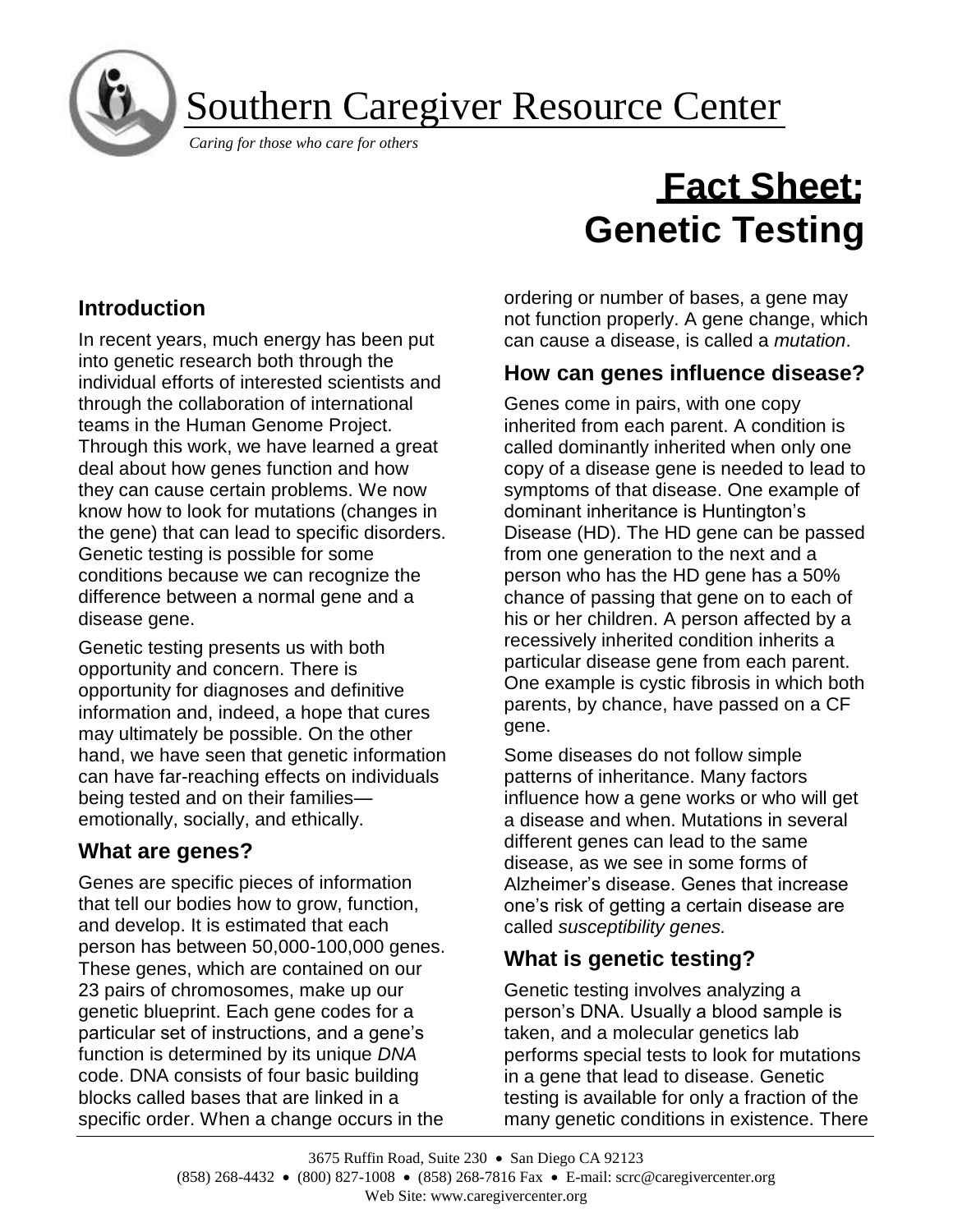is no test that analyzes a person's DNA and gives him or her a clean bill of health.

## **Who might want genetic testing?**

Genetic testing can be done to confirm or rule out a certain diagnosis. Testing might interest a person who knows or suspects that he/she is at risk for a genetic disease for which treatment options or preventative measures *are* available*.* Also, couples considering having children may wish to know the risk of passing on an inherited disorder (e.g., Huntington's disease) to offspring.

## **What testing is available?**

Some of the more common genetic diseases for which genetic tests are available include sickle cell disease, myotonic dystrophy, cystic fibrosis, Duchenne's muscular dystrophy, and Fragile X syndrome.

There are also tests available for some inherited adult-onset disorders, including those described below:

• **Alzheimer's disease:** Persons with Alzheimer's disease have progressive impairment in multiple cognitive areas. These areas may include memory, language, calculation, orientation, judgment and personality. Genetic research has found connections between a number of genes and Alzheimer's disease in a small percentage of families with Alzheimer's. Three genes on different chromosomes are associated with early onset familial Alzheimer's. A fourth gene, located on chromosome 19, codes for a protein called APOE. APOE4 is now considered a susceptibility gene for AD and increases the risk for developing AD. Not all people who have this gene will get AD and other people may get AD without having the APOE4 gene.

There is evidence for additional Alzheimer's disease genes that have not yet been identified.

At this time, routine predictive testing of Alzheimer's disease genes is not recommended. The APOE4 gene is only a risk factor and it cannot provide definitive information. Since there is no cure for Alzheimer's disease, the benefit of learning about a possible predisposition to the disease is questionable.

• **Amyotrophic Lateral Sclerosis (ALS)** ALS, also known as Lou Gehrig's disease, is a neurodegenerative disorder of motor neurons in the cortex, brainstem and spinal cord. It involves muscle weakness, and as the disease progresses, severe impairment of mobility, speech, swallowing, and respiratory function. One's mind is typically unaffected.

ALS is inherited in approximately 10% of cases in an autosomal dominant or autosomal recessive manner. Familial ALS (FALS) has been studied closely to determine that in some families, a mutation in a gene called SOD1 (on chromosome 21) is likely the cause. The vast majority of ALS cases are sporadic with no clear cause. The hope now is that the discovery of a gene causing a disease in certain families may give scientists the lead they have been searching for to reach a cure.

• **Ataxia** means a lack of coordination and can be associated with a degenerative disorder. Testing is currently available for spinocerebellar ataxia (SCA) Types 1, 2 and 3. Type 3 is also known as Machado-Joseph disease. Dementia is not typically seen in SCA Types 1, 2 and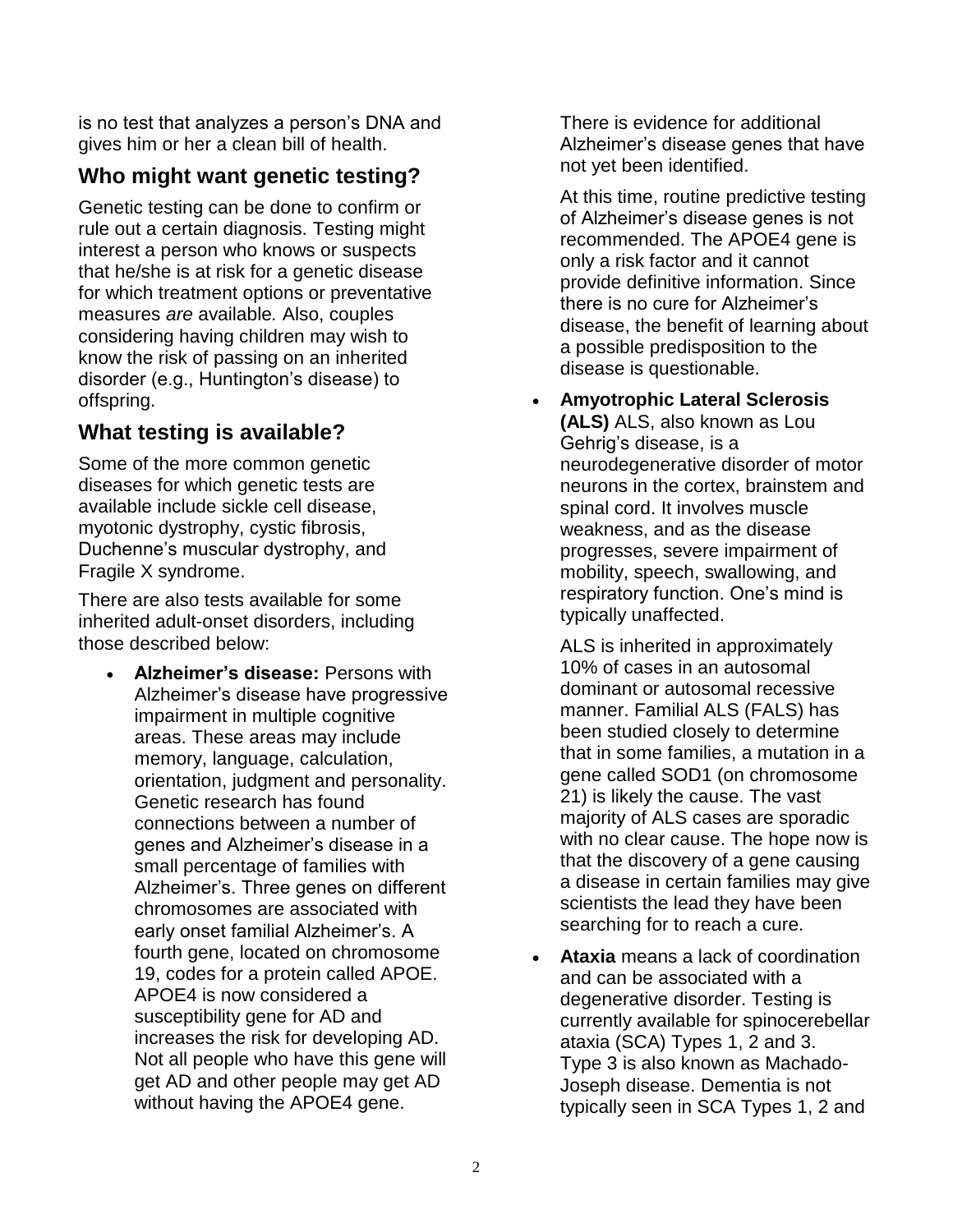3. They are inherited in an autosomal dominant manner, meaning that either men or women can be affected and that an affected person has a 50% chance of passing the gene on to each of his/her children. The genes for SCA Types 1, 2 and 3, like the HD gene, have repeated sections of DNA that are larger than those in the normally functioning gene.

- **Cerebrovascular Disease (Stroke):** Scientists studying cerebrovascular disease have suggested that many risk factors for stroke are under genetic influence, for example, having a family history of stroke may be associated with an increased risk. Greater understanding of these factors may lead to early recognition of and intervention in stroke. Genetic effects are subject to environmental influences (e.g., diet, weight).
- **DRPLA,** Dentatorubral-pallidoluysian atrophy includes ataxia and dementia. Genetic testing is possible by looking for an expanded repeat in the gene.
- **Huntington's Disease (HD)** is the most common inherited neurological disease. It is characterized by progressive deterioration. Motor effects progress to uncontrollable movements (chorea) and deterioration of handwriting, speech and swallowing. Cognitive symptoms can include memory loss and progress to dementia. Emotional problems may include personality change and depression.

A person with symptoms of Huntington's disease may have a genetic test to confirm that he/she has HD. People at risk for HD (meaning that one of their parents has HD) may consider presymptomatic testing to learn if they carry the HD gene and therefore will ultimately develop HD symptoms.

After many years of intense research, the HD gene was identified in 1993. It was discovered that a three base pair section of the DNA of the HD gene is repeated many times in individuals who have HD. The normal functional gene does not have this enlargement. Current testing analyzes the HD gene to look for the presence or absence of this enlargement (or expanded repeat). At this time, the function of the HD gene and how it causes HD is not known.

• **Multiple Sclerosis (MS)** is a disease that randomly attacks the central nervous system. Familial occurrence (not necessarily genetic) in MS is documented, but uncommon. It is thought that the major causes for MS will prove to be immunological and possibly infectious, but certain genes may be required for susceptibility.

## **Implications of Testing**

#### **Benefits**

Although there are no cures for these adultonset disorders, genetic testing for actual gene mutations can provide an accurate diagnosis or rule out a specific condition. Having a clear diagnosis can allow a person and his/her family to anticipate disease progression and make informed decisions about the future. In some cases, treatment options may be available to slow the progression of symptoms.

Persons at risk (e.g., a person with a parent with Huntington's disease) might feel uncertain about their own future and that of their children. A negative test (indicating that a person does not have the gene) can give a tremendous sense of relief. A positive test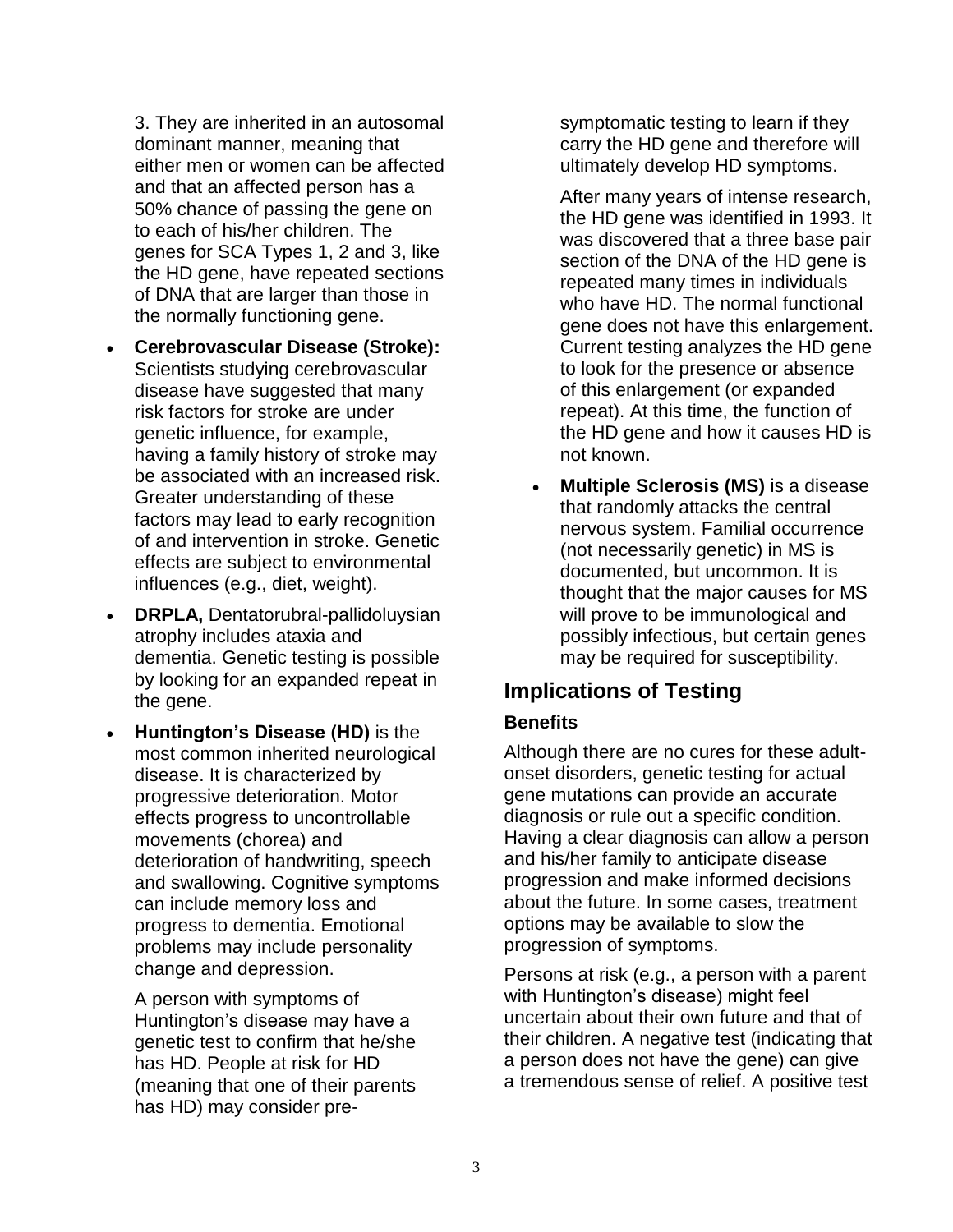result can relieve uncertainty and let the person plan for the future.

#### **Limitations**

There are not tests available for every adultonset disorder. One important limitation for gene testing is that diagnostic information often is not matched by effective treatment strategies or therapies.

#### **Risks**

Since most genetic tests involve only a blood sample, there is no significant physical risk. Any potential risks have more to do with the way the results of the test might change a person's life.

There can be a major psychological impact on people considering and undergoing genetic testing. The knowledge that one does or does not carry a disease gene can provoke many emotions. Many people with a family history of certain diseases have already seen relatives become affected by the disorder. The news that they have the disease gene can lead to depression or anger. These emotions can impact the person and reverberate throughout the family. A person who finds he/she does not carry a disease gene may feel guilty.

There is also concern about confidentiality. People have expressed concern that testing information could someday be used against them.

#### **Genetic Discrimination**

As knowledge about the genetic basis of common disorders grows, so does the potential for discrimination in obtaining health or life insurance. People also have concerns about discrimination in employment.

At the state and federal levels, legislation is being pursued to help ensure that genetic information is not used against people. The Americans with Disabilities Act (ADA) provides employment anti-discrimination

protection for people with disabilities and neurological disorders. In addition, as an example of state law, the State of California prohibits insurers, to varying degrees, from requiring or requesting genetic tests or their results, from denying coverage on the basis of genetic tests, and from using tests to determine rates and benefits. California law has provisions to protect the privacy of genetic information. However, in this time of flux and changing health care systems, it is not clear to what extent consumers are protected. People considering genetic testing need to consider potential risks for discrimination.

## **Whom to Contact**

Your primary care physician may be able to make a referral to a specialist such as a neurologist and genetic counselor as appropriate. The National Society of Genetic Counselors may also be a helpful source of referrals. A trained professional can help evaluate family history, document diagnosis and discuss whether testing options are available. In addition, in California there is a Genetically Handicapped Persons Program (see *Resources* section of this fact sheet).

## **How Can Genetic Counseling Help?**

Genetic counselors are specially trained health professionals who help families learn about and cope with genetic conditions. If a person is considering testing, a genetic counselor would discuss risks, benefits, and limitations and provide balanced information for the individual to make an informed decision about whether to proceed with testing. There are many issues to consider including psychological impact, family issues, and privacy. Genetic counseling can be helpful in addressing these issues. Genetic counselors support families and individuals in making decisions about genetic testing and in adjusting to test results.